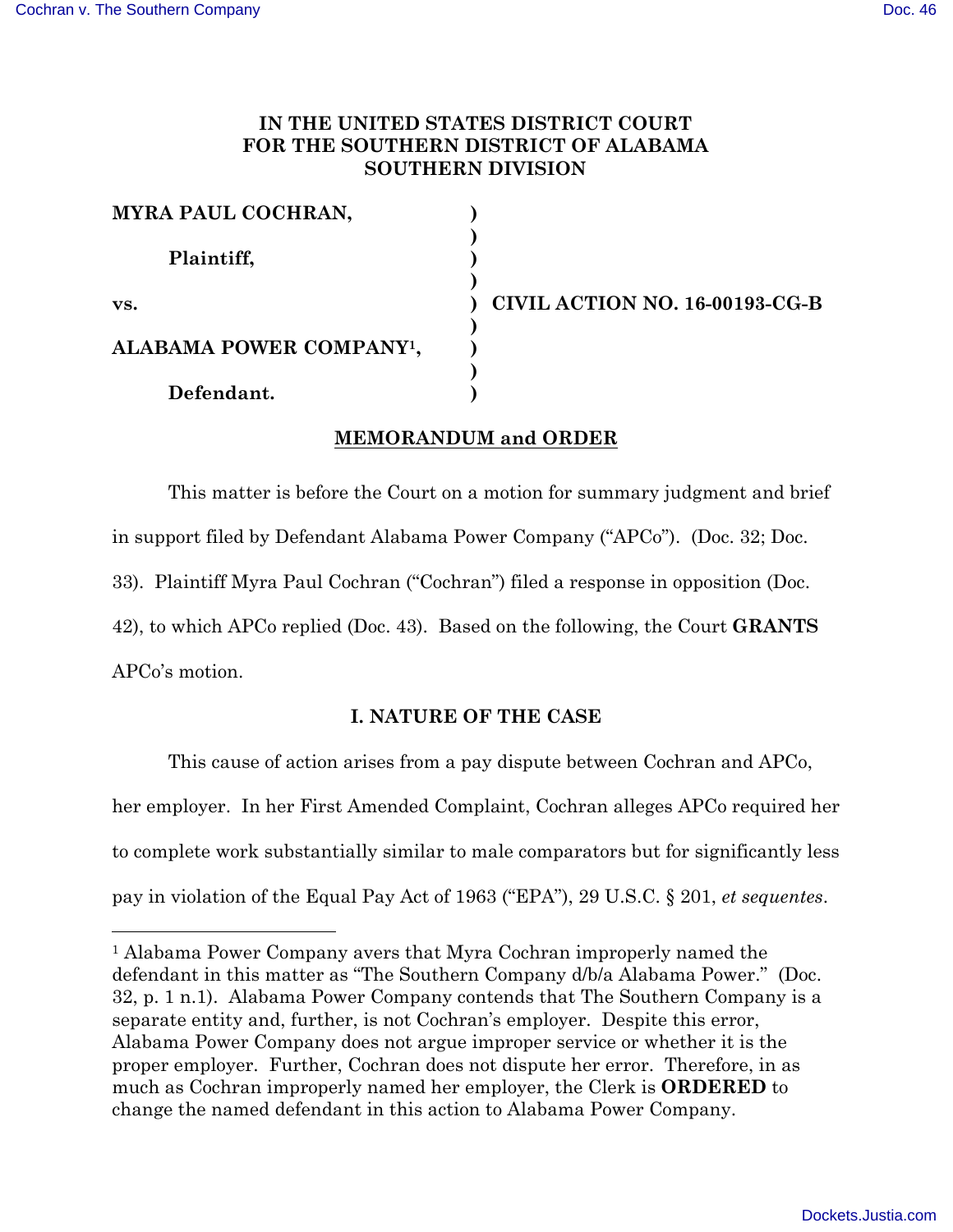(Doc. 16, p. 2). Also, within the same count, Cochran contends APCo denied her the opportunity to earn additional income through out-of-town "storm work" but allowed her male comparators to "enjoy[ ] the lucrative assignments on a regular basis." *Id.* APCo now moves for summary judgment on all counts. Cochran responds that a genuine issue of material fact exists as to the substantial similarity between her work and her comparator's work. Cochran, however, concedes that her claim based on out-of-town storm work "is due to be dismissed." (Doc. 42, p. 4). Therefore, the Court **GRANTS** APCo's motion in as much as Count I alleges gender discrimination in assigning out-of-town storm work. The parties having fully briefed the remaining EPA issue, this matter is ripe for consideration.

#### **II. AGREED FACTS2**

APCo has employed Cochran since 1985. Cochran served as an office clerk for the first several years of her employment. As an office clerk, Cochran processed paperwork for various APCo engineers. In 1999, Cochran secured a position as a Technician I in the Mobile Division of APCo's Power Delivery Distribution Department. APCo promoted Cochran to Senior Technician in 2000, which is the position Cochran has held since that time. Since 2003, Cochran has worked in the Mobile-Hillcrest APCo office, one of several branches within the Mobile Division. From 2003 until June 2016, James (Jim) Dunning ("Supervisor Dunning"), the Engineering Supervisor for the Mobile-Hillcrest office, was Cochran's immediate

 <sup>2</sup> Cochran adopted APCo's factual statement for the purpose of deciding APCo's motion. (Doc. 42, p. 1). Thus, to the extent APCo's factual statement is relevant, the Court utilizes such as undisputed facts in deciding APCo's motion.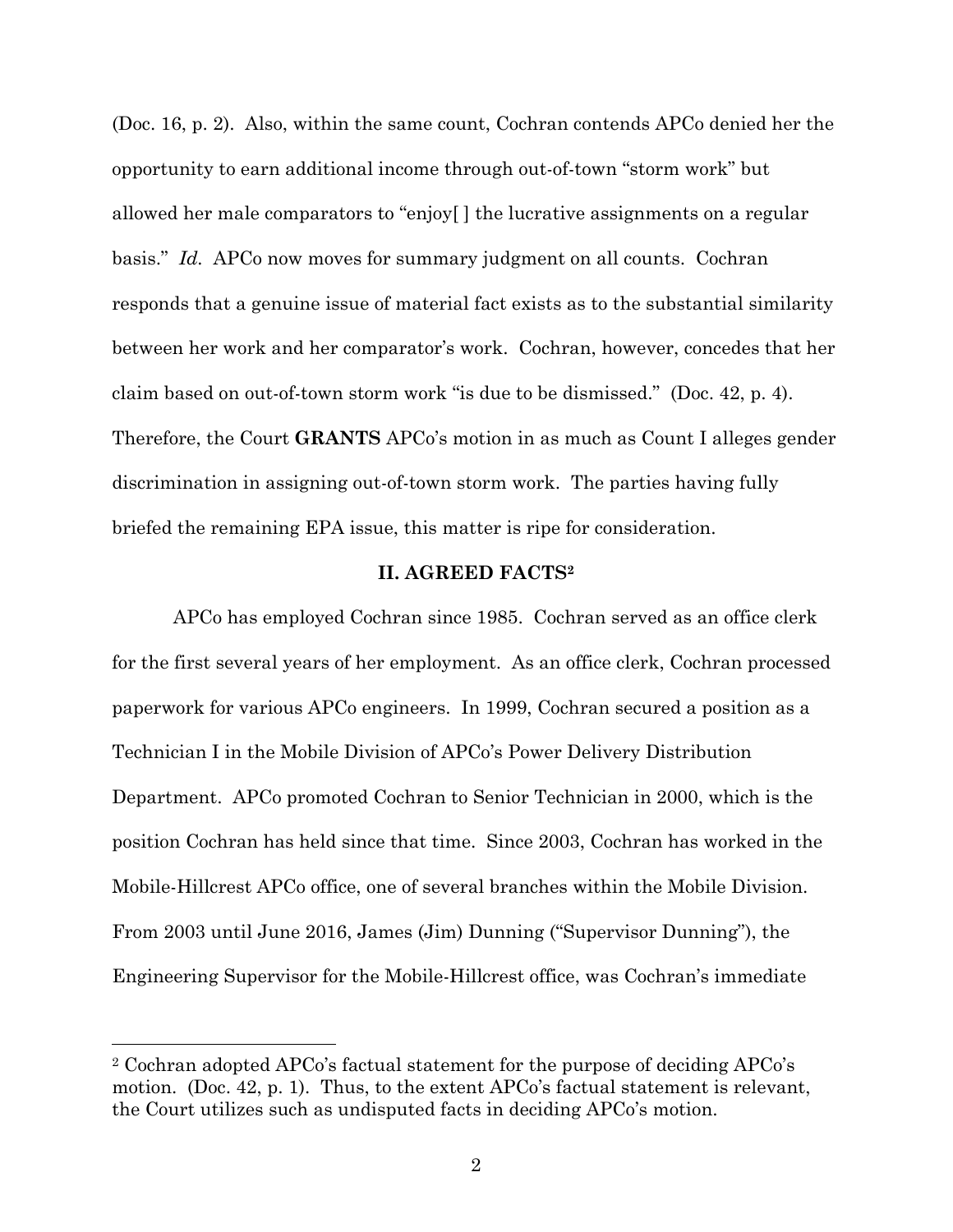supervisor. Additionally, Supervisor Dunning was the supervisor of Cochran's two male comparators: Joe Costa and Hank Anderson.

### **A. Cochran's Duties as a Senior Technician**

Cochran describes her Senior Technician position as, "in layman's terms, I'm probably an engineering aide." (Doc. 34-4, p. 5). Cochran's duties are geographically limited to the West Mobile section of the Wilmer community and part of the Town of Semmes. Wilmer is predominately rural; Semmes is slightly more urban. In servicing her territory, Cochran works to establish and maintain power delivery to new and existing APCo customers through electricity distribution systems, including the design, inventory, permitting, and cost estimates relating to said systems. The majority of Cochran's work focuses on establishing power for customers, "usually a mom-and-pop or some young people," who are seeking to establish power to a mobile home or some other type of building. (Doc. 34-4, p. 6). Additionally, Cochran responds to customer complaints, inspects outages, and performs other maintenance-type work for customers in her territory.

Typically, Cochran submits a work estimate to her supervisor for approval once she has examined a customer's request for power, prepared an inventory, and diagrammed a plan. Occasionally, Cochran's supervisor spots an error in her work, thereupon corrections are made or changes to the estimate are discussed with Cochran before approving the project. Upon supervisor approval of the plan, APCo issues the plan to a crew foreman, who actually performs the work related to the power delivery project at issue.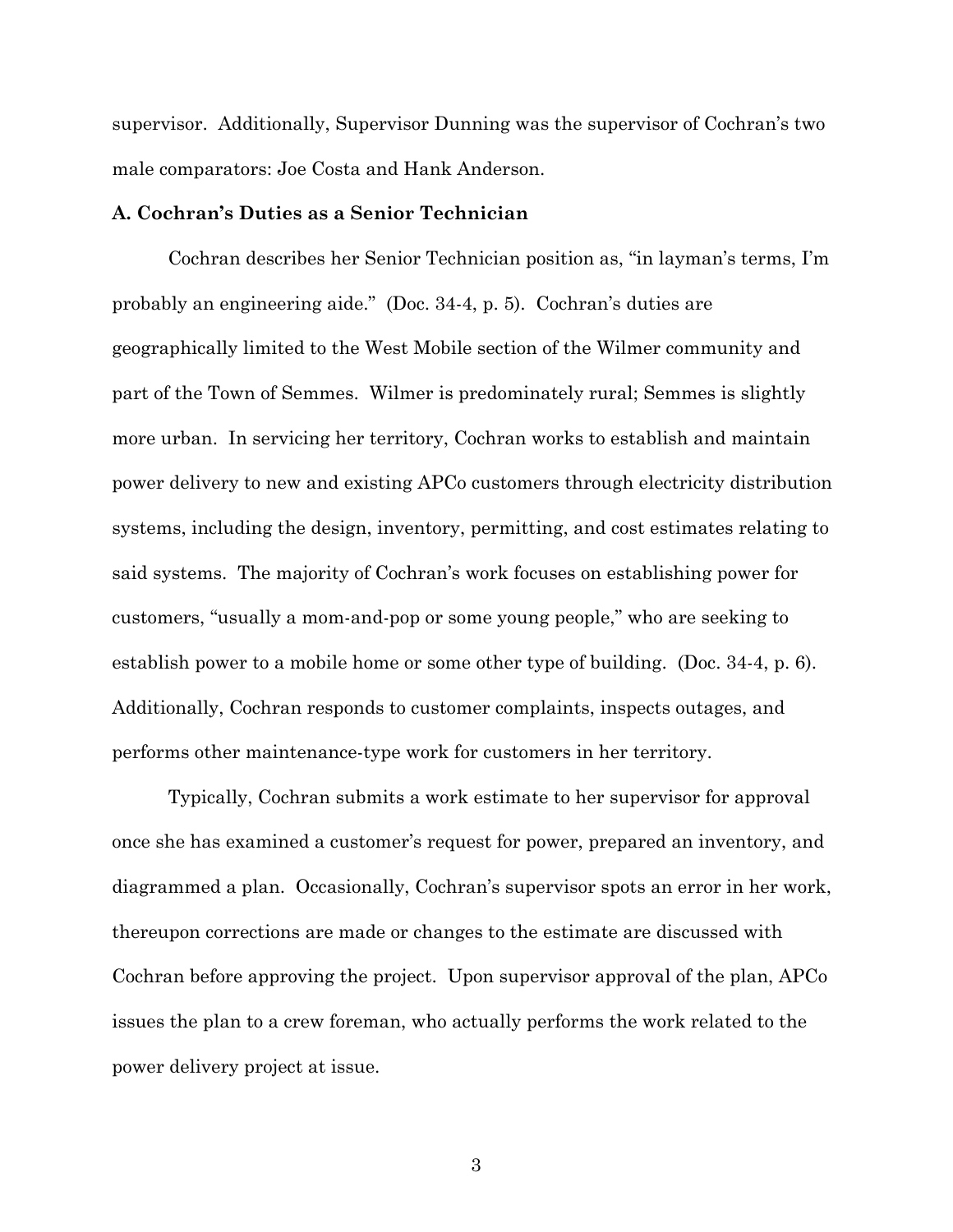#### **B. Background and the Duties of the Male Comparators**

Costa and Anderson, the male comparators mentioned above, are both Distribution Specialist I in the Mobile-Hillcrest office. Costa became a Senior Distribution Specialist at APCo in January 1994, then a Distribution Specialist I in October 2015. Before becoming a Distribution Specialist, Costa obtained field experience as a utility man, tree trimmer, and truck driver.

Anderson became a Senior Technician in April 2003, a Distribution Specialist in March 2005, and then a Senior Distribution Specialist in December 2008. Like Costa, Anderson became a Distribution Specialist I in October 2015.3 Before becoming a Senior Technician and Distribution Specialist, Anderson obtained field and line crew experience working as a truck driver and lineman for nearly seven years.

Costa and Anderson are also responsible for engineering, designing, and maintaining electricity distribution systems across an assigned territory. But Costa and Anderson primarily work on jobs that are larger, more complicated, and often more commercial (*i.e.*, more complex distribution systems, more connections, more equipment, and greater budget). For example, Costa and Anderson work underground subdivisions. Cochran testified she has never done such work. (Doc. 34-4, p. 15). Additionally, Anderson has completed large-scale commercial power

 <sup>3</sup> In October 2015, APCo amended the Distribution Specialist job family from two the three levels. As part of that process, Costa and Anderson were reclassified from Senior Distribution Specialist to Distribution Specialist I, a newly created position within the Distribution Specialist job family. This change was not considered a demotion.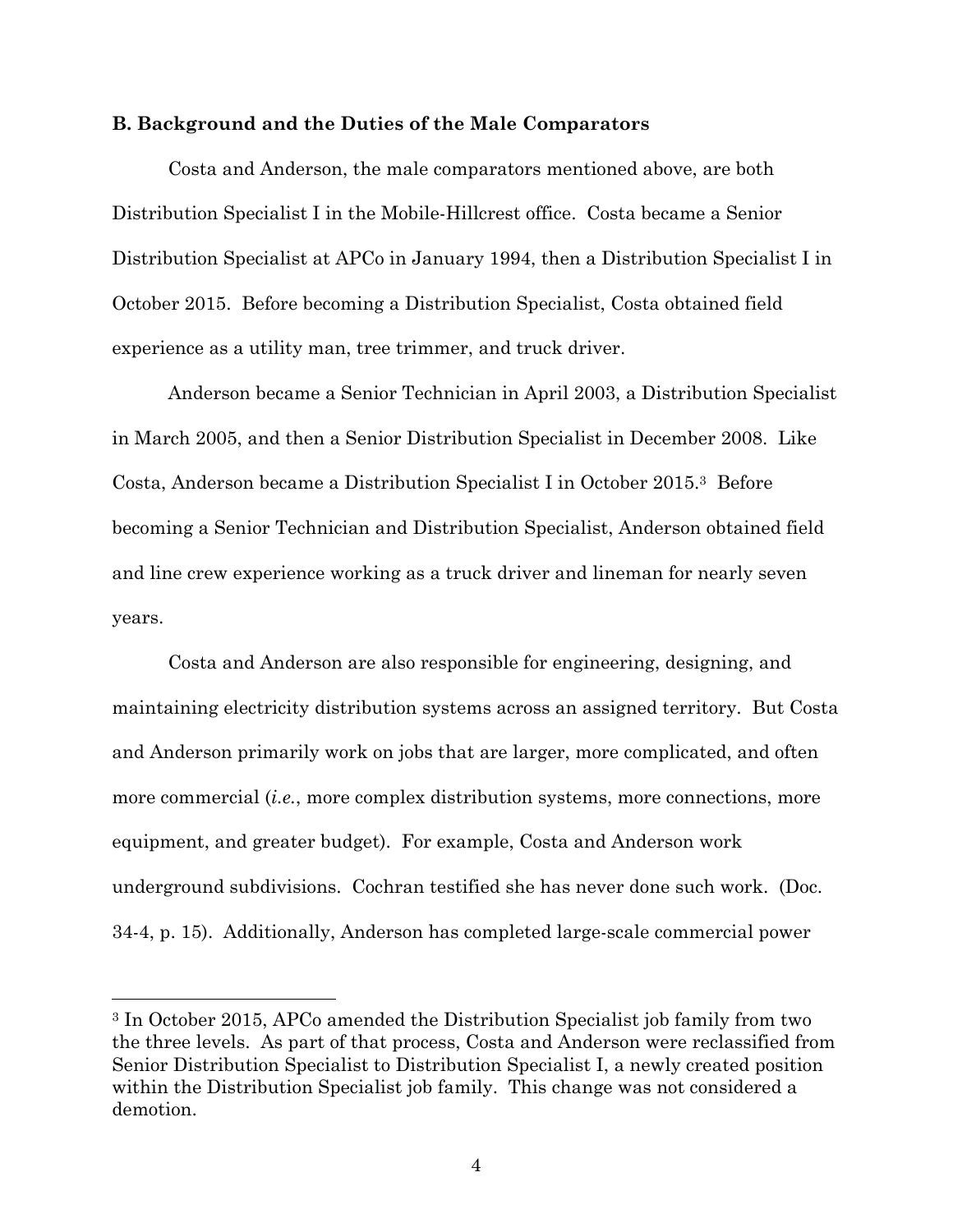setups, such as setting up power to a shopping center anchored by Gander Mountain outdoor stores.

In order to qualify to complete such complex tasks, each Distribution Specialist candidate is required to reach two mandatory milestones, which are outlined in APCo literature provided to Cochran. First, each Distribution Specialist candidate must successfully complete Electric System Operation Procedure ("ESOP") training4 and pass a test signifying that the employee is qualified to perform switching work on the APCo electricity operating system (*i.e.*, these employees know how and when to turn power on and off to a certain portion of a distribution line in coordination with line crews working a particular project). Second, a Distribution Specialist I is required to be on the Official Clearance List. This list is essentially those employees who have passed the ESOP. Supervisor Dunning explained that achieving these milestones demonstrates a Distribution Specialist I's knowledge and experience of what decisions to make, and when to make them, on complex issues, which enables the Distribution Specialist I to understand and complete larger, more complex projects. Moreover, a Distribution Specialist candidate must demonstrate through day-to-day observation a sufficient understanding of the APCo distribution system.

Cochran acknowledged in testimony that in her job position, Senior Technician, she is not on the "switching list to give switching instructions to the line

 <sup>4</sup> Each ESOP training session takes place at an off-site location and is conducted by an independent instructor. The session lasts four days and is fully paid by APCo. The expense associated with the training typically involves travel expenses and the loss of the employee for the time of attendance.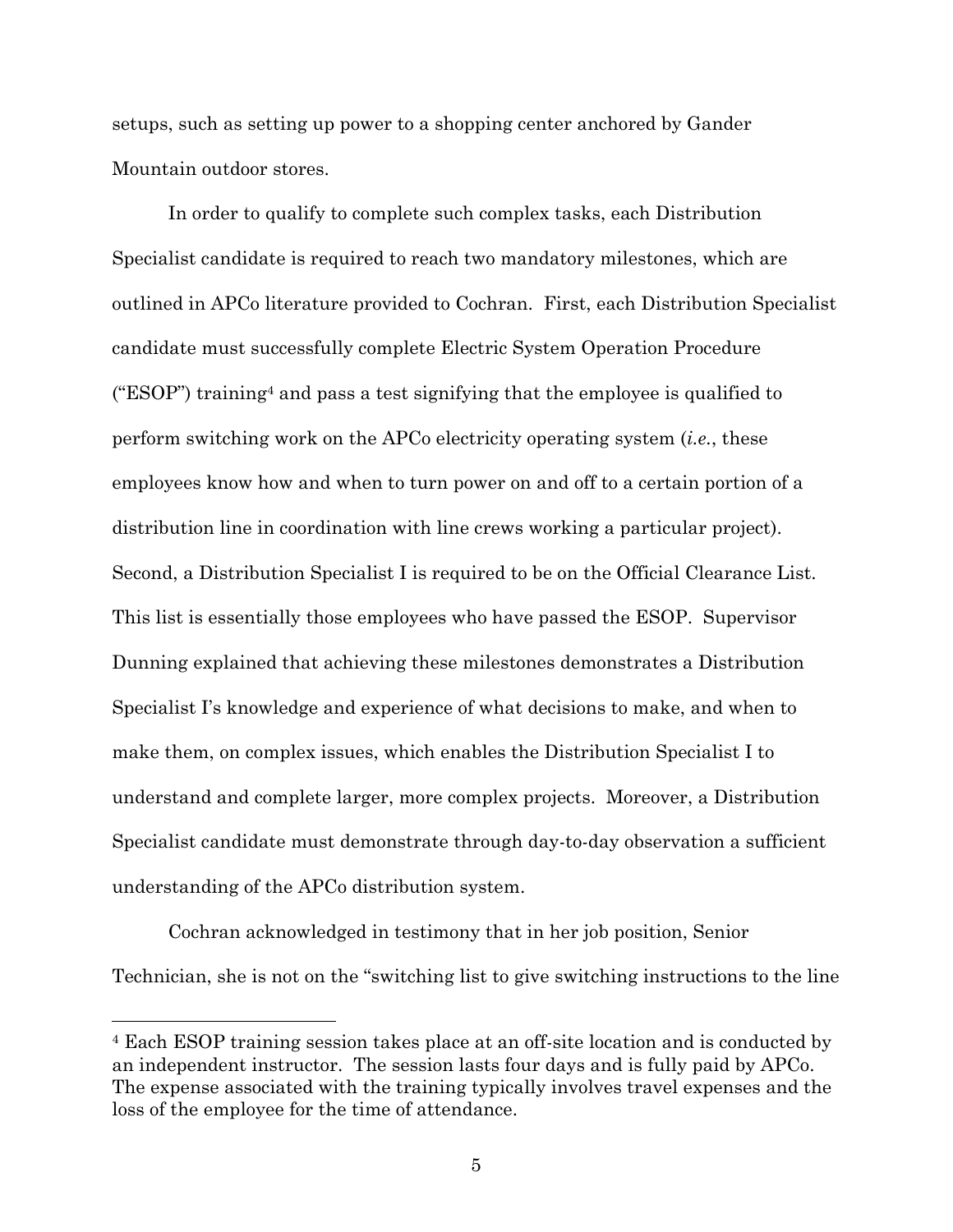crew or whoever is opening and closing the switches out in the field, because there is a procedure for that. You have to pass the test and know all the ins and outs." (Doc. 34-4, p. 14). Cochran further explained switching is, indeed, a "life and death" matter. *Id.* at 15. Because mistakes can be deadly, APCo strictly scrutinizes the capabilities of those tasked with switching work.

Costa and Anderson have successfully completed ESOP training and are on the Clearance List. Both Costa and Anderson regularly perform switching work on APCo distribution lines in the performance of their jobs as Distribution Specialist I. Supervisor Dunning found both Costa and Anderson to be exemplary employees in completing this work.

### **C. Pay for a Senior Technician and a Distribution Specialist I**

As a Senior Technician, Cochran is an hourly employee. The natural next step in the line of progression for Cochran is Distribution Specialist, followed by Senior Distribution Specialist.

A Distribution Specialist I, like Costa or Anderson, is a salaried employee. Distribution Specialist is a job family and each progressive level has the opportunity to earn more than the previous level. All Distribution Specialist levels (including Senior Distribution Specialist) have the opportunity to earn a higher rate of pay than a Senior Technician.

The total pay history for Cochran, Costa, and Anderson for three years preceding this lawsuit is illustrated in the following chart (designating in parenthesis each person's job position at the indicated time):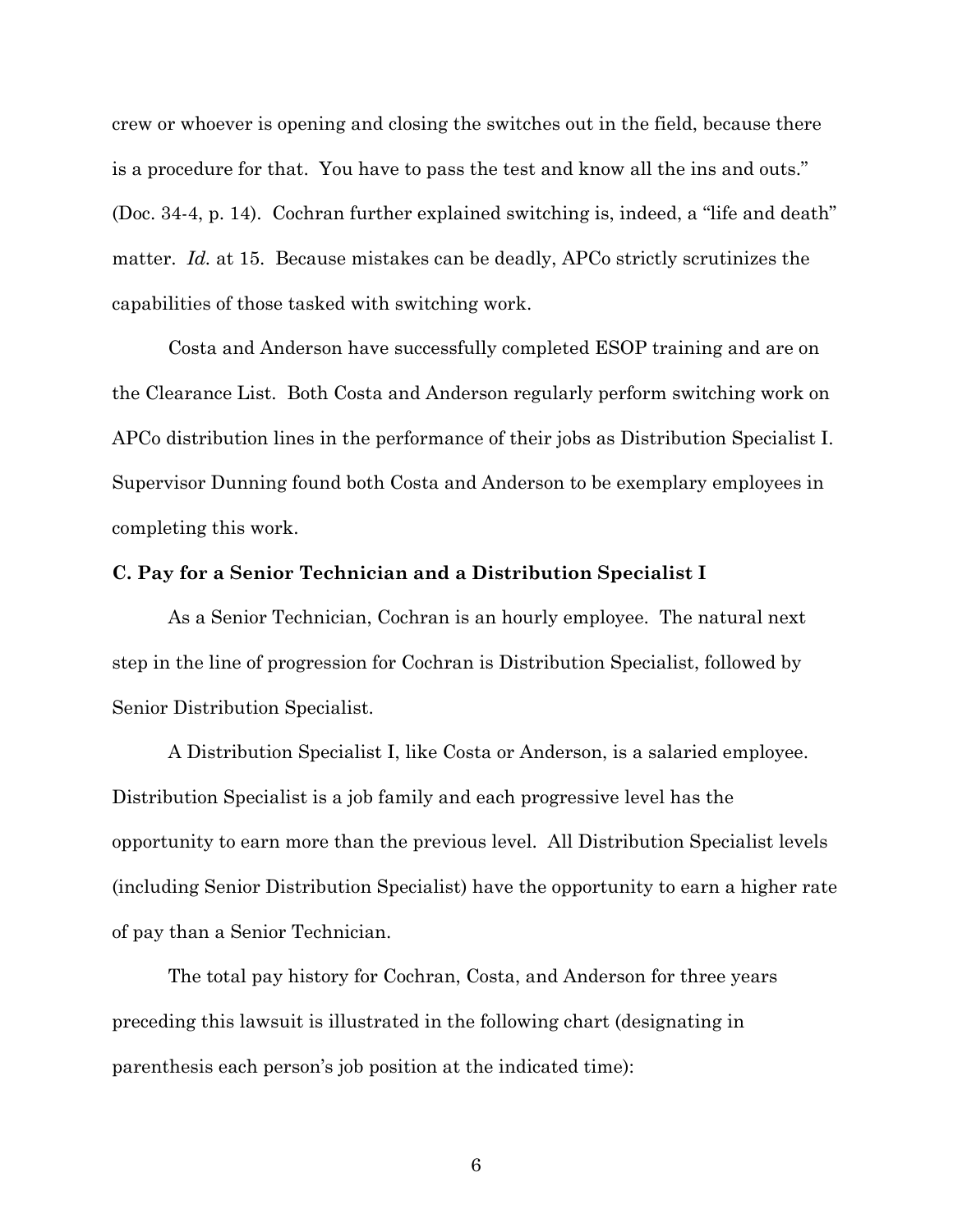|               | Cochran             | Costa         | Anderson       |
|---------------|---------------------|---------------|----------------|
|               |                     |               |                |
| March 1, 2013 | \$52,842.61         | \$71,252.17   | \$69,227.48    |
|               | (Senior Technician) | (Senior       | (Senior        |
|               |                     | Distribution  | Distribution   |
|               |                     | Specialist)   | Specialist)    |
| March 1, 2014 | \$53,371.03         | \$71,252.17   | \$71,685.05    |
|               | (Same)              | (Same)        | (Same)         |
| March 1, 2015 | \$54,785.37         | \$73,247.23   | \$74,409.08    |
|               | (Same)              | (Same)        | (Same)         |
| March 1, 2016 | \$56,089.26         | \$75,063.76   | \$76,217.22    |
|               | (Same)              | (Distribution | (Distribution) |
|               |                     | Specialist I) | Specialist I)  |

# **D. Cochran's Documented Work Performance and Attempts at Becoming a Distribution Specialist**

Since 2000, Cochran has made four attempts at passing the ESOP but has been unsuccessful each time. APCo has not precluded Cochran from taking the test additional times; the only caveat is that no applicant is allowed to take the test more than once within a 90-day period. Though Cochran realizes that she possibly could be promoted to Distribution Specialist if she passed, she has not taken the ESOP test since 2012 because she has not had the time.

In addition to passing the ESOP test, a Distribution Specialist candidate must demonstrate through day-to-day observation a sufficient understanding of the APCo distribution system. Supervisor Dunning expressed doubts that Cochran had demonstrated the necessary job knowledge and technical expertise to become a Distribution Specialist. He explained that one of the necessary understandings of the APCo system for a Distribution Specialist is knowledge of three-phase bank installations; however, Supervisor Dunning explained that Cochran told him shortly before bringing this suit that she was uncomfortable working three-phase systems,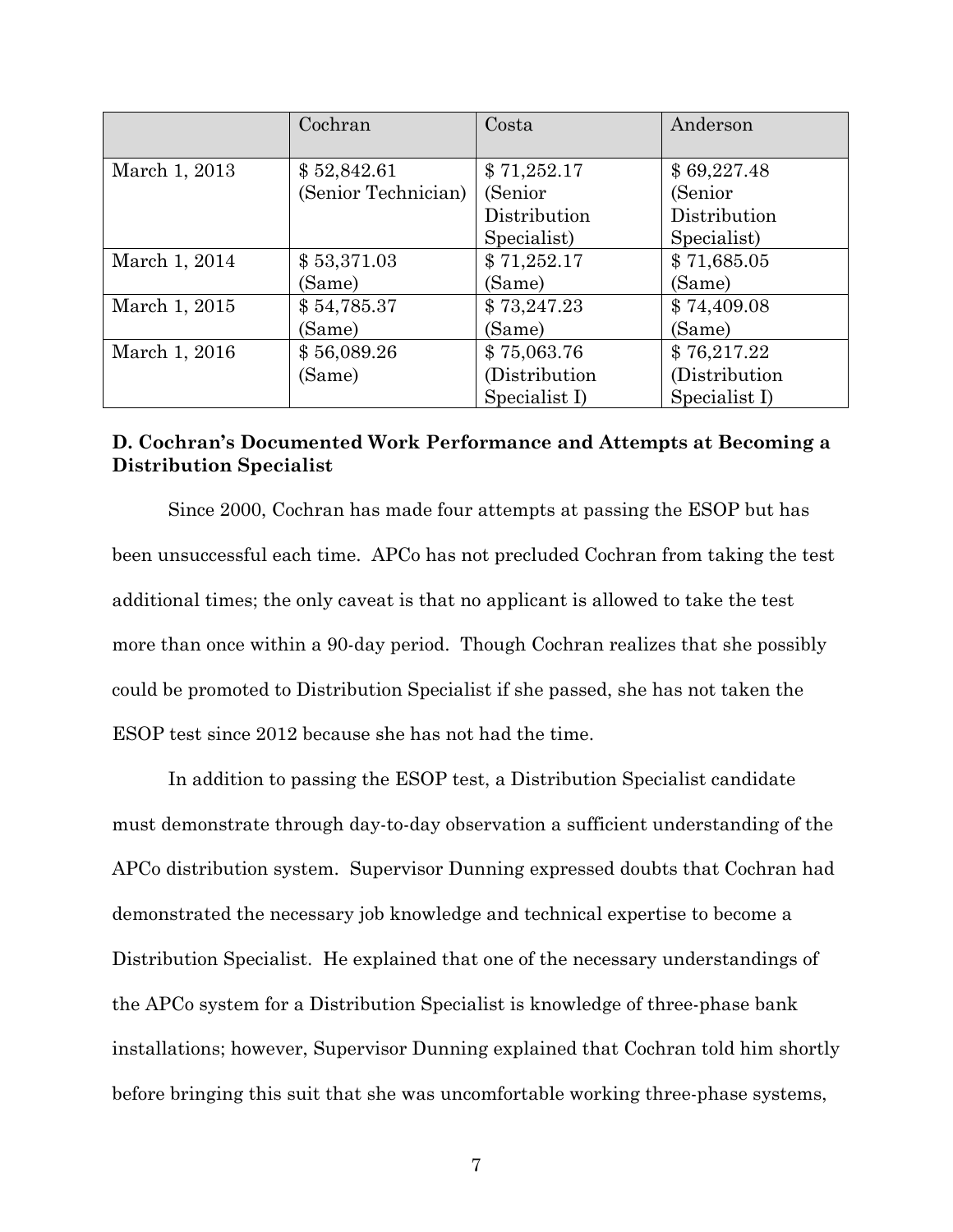a skill he expected her to be proficient in at this stage in her career.

APCo conducts documented evaluations for each employee. The employee's supervisor completes each evaluation. Cochran's performance review for 2012 noted "Myra has shown little gain in knowledge[ ] of the distribution system. 40% to 50% of her jobs are returned due to inventory errors." (Doc. 34-3, p. 22). Her performance review for 2013 gave her an overall rating of "Needs Improvement" and observed that she "shows difficulties engineering and estimating W.E.'s [work estimates]." *Id.* at 23, 28. Cochran's performance review for 2014 concluded that Ms. Cochran's "Knowledge of Job" and "Quality of Work" both "Needs Improvement," that her "jobs require frequent revisions," and that Cochran "needs to request additional input and training from team members and foreman." *Id.* at 51. Supervisor Dunning explained that Cochran had the highest error rate of all of his subordinates during the years he supervised Cochran. He repeatedly observed problems with Cochran's infrequent work on small commercial projects, such as a drug store project, and even with her routine rural work, such as ordering the wrong size transformer for a single power pole.

### **II. SUMMARY JUDGMENT STANDARD**

Federal Rule of Civil Procedure 56(a) provides that summary judgment shall be granted: "if the movant shows that there is no genuine dispute as to any material fact and the movant is entitled to judgment as a matter of law." The trial court's function is not "to weigh the evidence and determine the truth of the matter but to determine whether there is a genuine issue for trial." *Anderson v. Liberty Lobby,*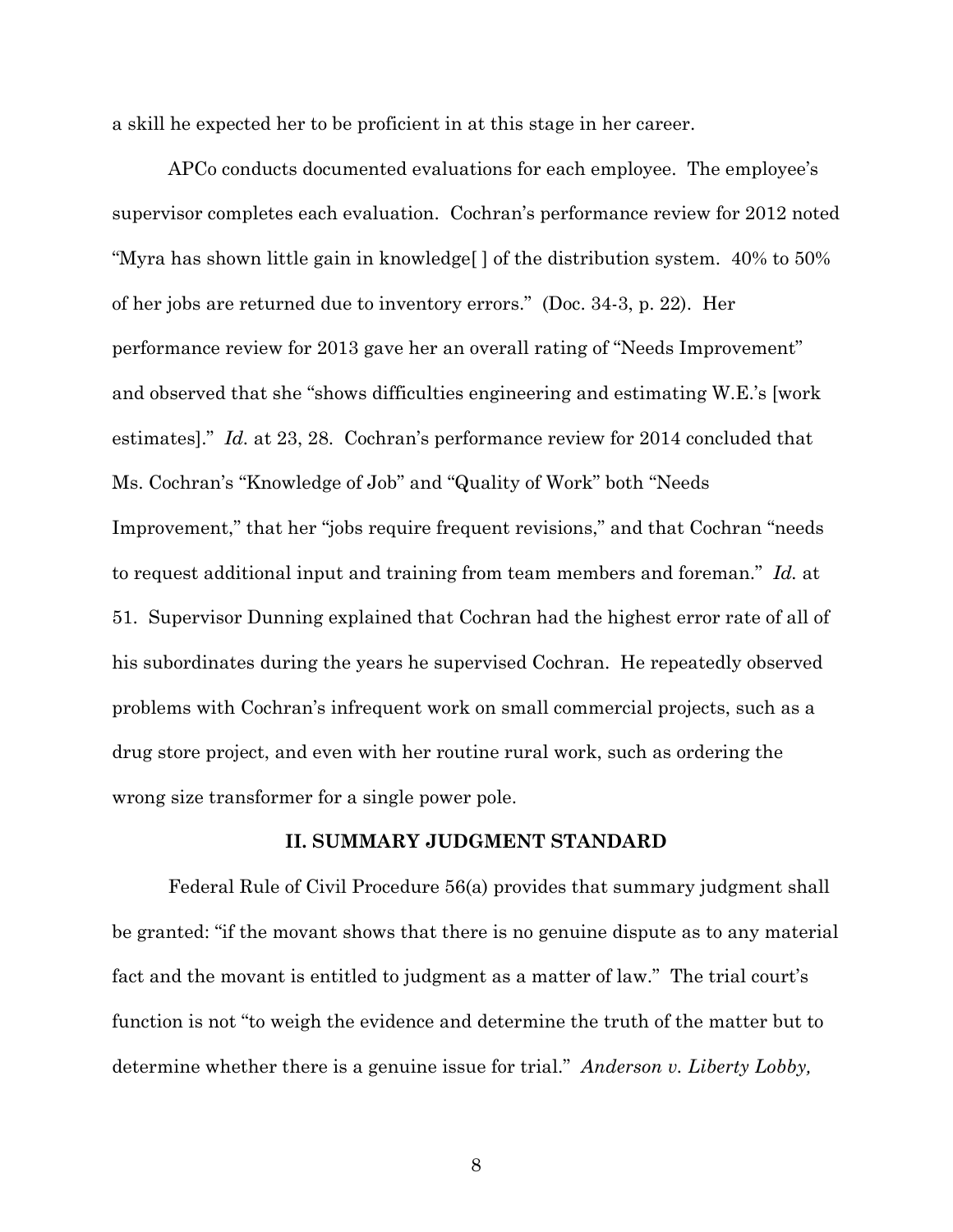*Inc.*, 477 U.S. 242, 249 (1986). The mere existence of a factual dispute will not automatically necessitate denial; rather, only factual disputes that are material preclude entry of summary judgment. *Lofton v. Sec'y of Dep't of Children & Family Servs.*, 358 F.3d 804, 809 (11th Cir. 2004). "If the evidence is merely colorable, or is not significantly probative, summary judgment may be granted." *Anderson*, at 249- 250 (internal citations omitted).

Once the movant satisfies his initial burden under Rule 56(c), the non-moving party "must make a sufficient showing to establish the existence of each essential element to that party's case, and on which that party will bear the burden of proof at trial." *Howard v. BP Oil Company*, 32 F.3d 520, 524 (11th Cir. 1994) (citing *Celotex Corp. v. Catrett*, 477 U.S. 317, 324 (1986)). Otherwise stated, the nonmovant must "demonstrate that there is indeed a material issue of fact that precludes summary judgment." *See Clark v. Coats & Clark, Inc.*, 929 F.2d 604, 608 (11th Cir. 1991). The non-moving party "may not rely merely on allegations or denials in its own pleading; rather, its response .... must be by affidavits or as otherwise provided in this rule set out specific facts showing a genuine issue for trial." *Vega v. Invsco Group, Ltd.*, 432 F. App'x 867, 870 (11th Cir. 2011). In reviewing whether a non-moving party has met its burden, the Court must draw all justifiable inferences in favor of the non-moving party. *Tipton v. Bergrohr GMBH-Siegen*, 965 F.2d 994, 998–99 (11th Cir. 1992) (citations omitted). Thus the inquiry is "whether the evidence presents a sufficient disagreement to require submission to a jury or whether it is so one-sided that one party must prevail as a matter of law."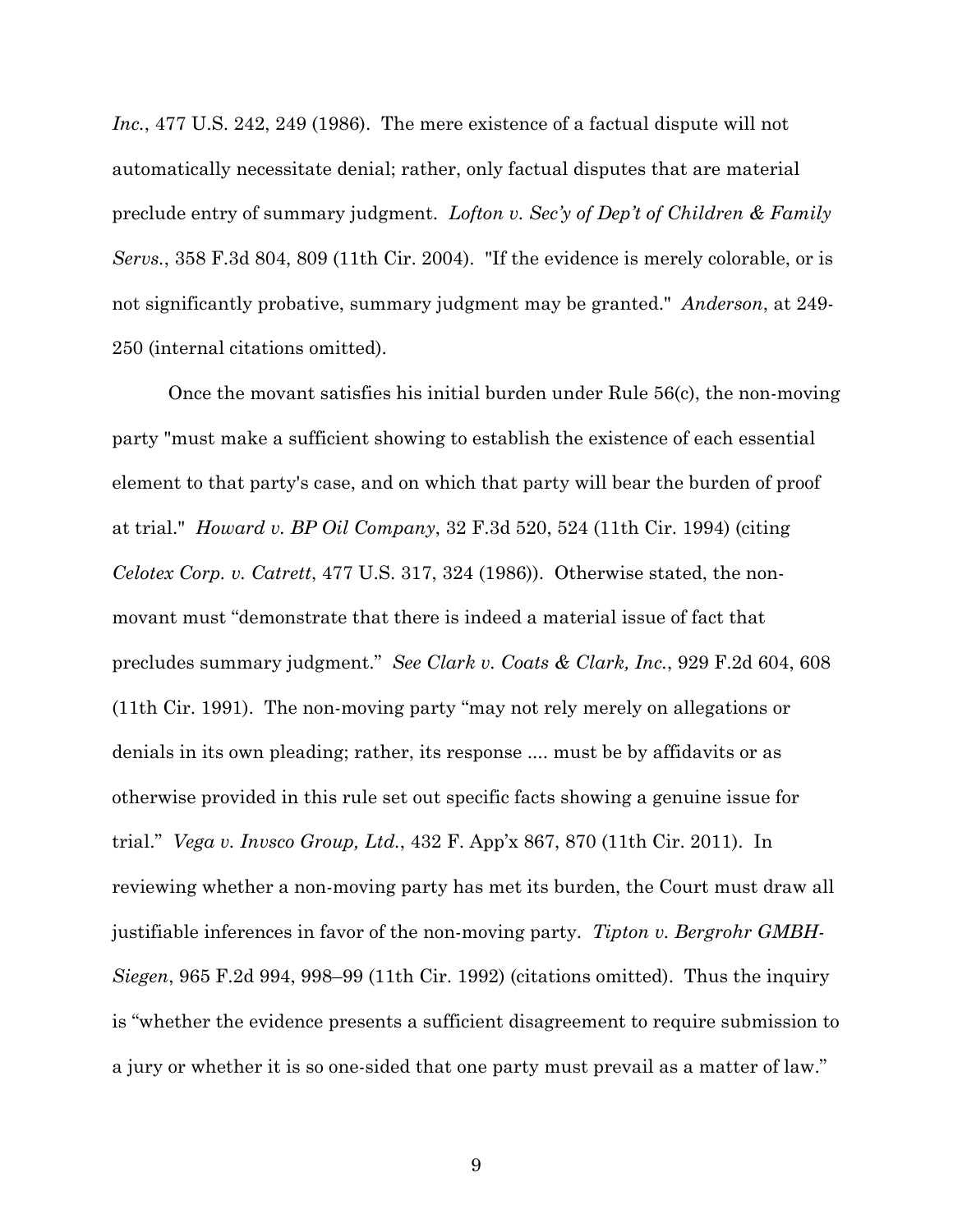*Liberty Lobby*, 477 U.S. at 251–52.

## **III. ANALYSIS**

### **A. Prima Facie Case Under the Equal Pay Act**

The EPA provides,

No employer [subject to this section] shall discriminate, within any establishment in which such employees are employed, between employees on the basis of sex by paying wages to employees … at a rate less than the rate at which he pays wages to employees of opposite sex … for equal work on jobs the performance of which requires equal skill, effort, and responsibility, and which are performed under similar working conditions, except where such payment is made pursuant to (i) a seniority system; (ii) a merit system; (iii) a system which measures earnings by quantity or quality of production; or (iv) a differential based on any other factor other than sex; *Provided*, that an employer who is paying a wage rate differential in violation of this subsection shall not, in order to comply with the provisions of this subsection, reduce the wage rate of any employee.

29 U.S.C. § 206(d)(1). "To establish a prima facie case under the Equal Pay Act of 1963, a complainant must show that an employer pays different wages to employees of opposite sexes for equal work on jobs the performance of which requires equal skill, effort, and responsibility, and which are performed under similar working conditions." *Miranda v. B & B Cash Grocery Store, Inc.*, 975 F.2d 1518, 1532 (11th Cir. 1992) (internal marks and italics omitted).

To begin, a plaintiff must "compar[e] the jobs held by the female and male employees, and [show] that those jobs are substantially equal, not by comparing the skills and qualification of the individual employees holding those jobs." *Miranda*, 975 F.2d at 1533. "The standard for determining whether jobs are equal in terms of skill, effort, and responsibility is high." *Waters v. Turner, Wood & Smith Ins.*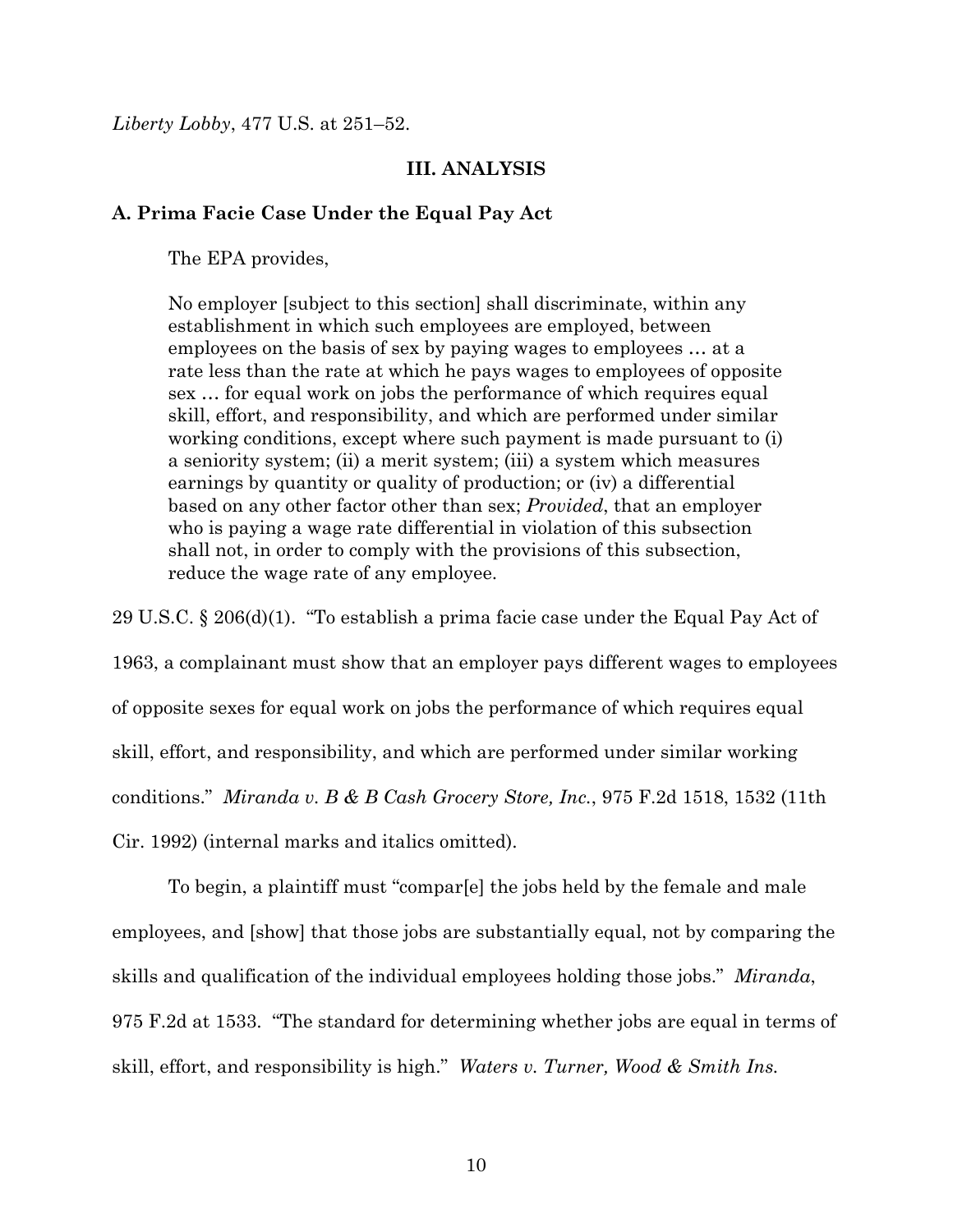*Agency, Inc.*, 874 F.2d 797, 799 (11th Cir. 1989). "When Congress enacted the Equal Pay Act, it substituted the word 'equal' for 'comparable' to show that the 'jobs involved must be virtually identical, that is, they would be very much alike or closely related to each other.' The restrictions in the Act were meant 'to apply only to jobs that are substantially identical or equal.'" *Id.* (quoting *Brennan v. City Stores, Inc.*, 479 F.2d 235, 238 (5th Cir. 1973) (footnote omitted)). Indeed, Congress did not intend the EPA to eliminate "employers' wide discretion in evaluating work for pay purposes." *Id.* As the Eleventh Circuit's predecessor articulated, the standard for equality is clearly higher than mere comparability yet lower than absolute identity …." *Brennan*, 479 F.2d at 238.

Further, "[t]he prima facie case also focuses solely on the primary duties of each job, not duties that are incidental or insubstantial. Any extra duties that might be used to distinguish two jobs may not be tasks that are typically performed by other personnel at lower pay." *Miranda*, 975 F.2d at 1533*.* And job titles, while entitled to some weight, are not controlling; rather, the Court must look to the "actual duties the respective employees are called upon to perform." *Id.*

Cochran contends she performed work substantially similar to Costa and Anderson during the relevant time frame. (Doc. 42, p. 2). Specifically, all three employees have been responsible for engineering, designing, and maintaining electricity distribution systems in his or her respective territory. *Id.* Any difference in the actual work performed by each of the three employees is admittedly due to the differences in their assigned territories. *Id.* Thus, the job titles are a distinction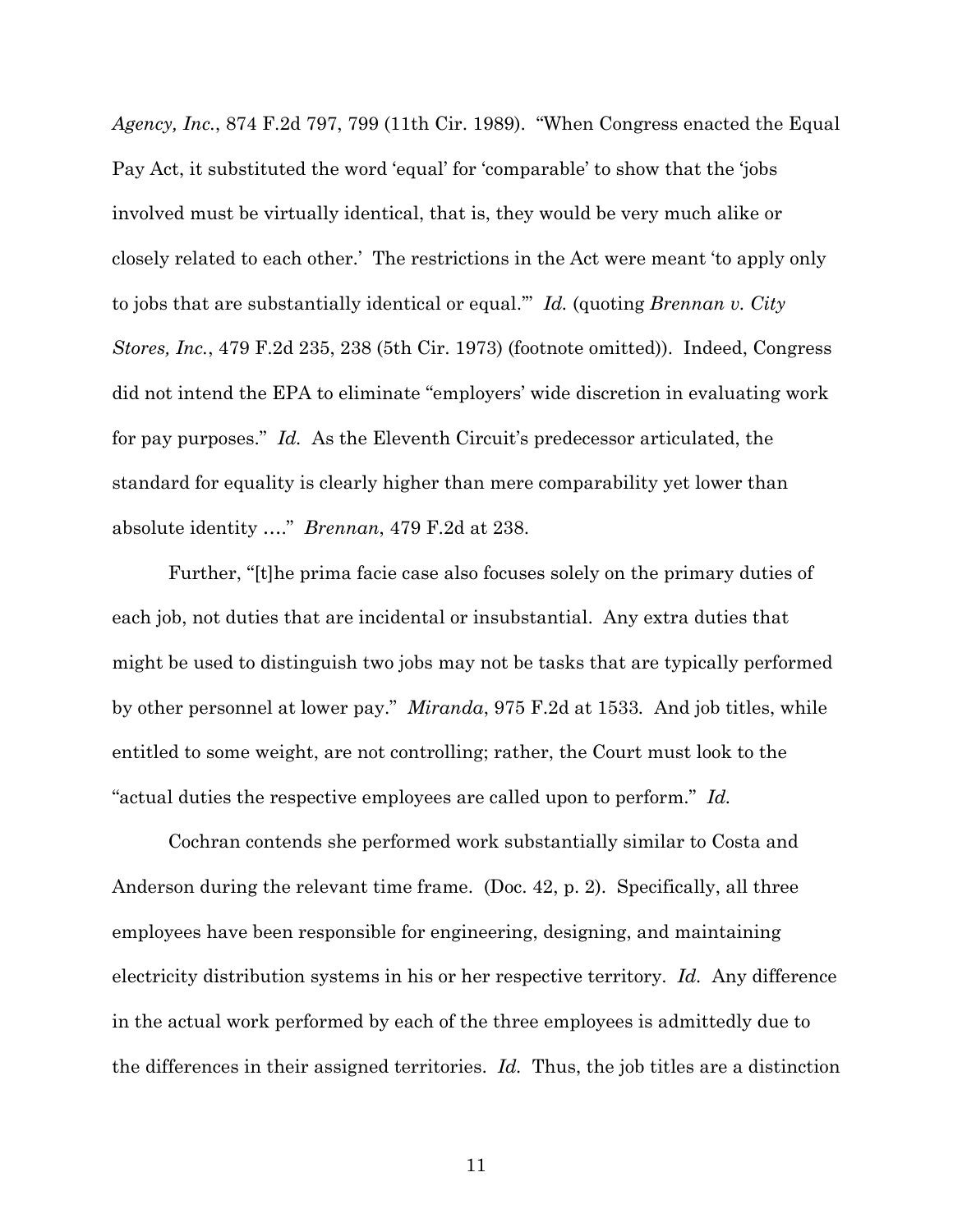without difference. APCo, however, insists that fundamental differences exist between a Senior Technician and a Distribution Specialist I. For instance, a Distribution Specialist I completes "larger, more complicated, and often more commercial work." (Doc. 33, p. 17). Additionally, a Distribution Specialist I performs unique tasks that can only be done after an APCo employee reaches two critical milestones. *Id.*

Evaluating the responsibilities of a Senior Technician, the majority of Cochran's work involves setting up power for residential customers. As Cochran described it, she usually sets up "a mom-and-pop or some young people" seeking to establish power to a mobile home or some building. (Doc. 34-4, p. 6). Her initial contact with such an employee does require engineering and submitting a work estimate for the project, but a foreman performs any work beyond this point. Additionally, Cochran responds to customer complaints, inspects outages, and performs other maintenance-type work for customers in her territory.

On the other hand, a Distribution Specialist I is expected to possess accumulated know-how and demonstrate technical expertise pertaining to complex issues that a Senior Technician does not deal with. For instance, large-scale commercial projects routinely fall on a Distribution Specialist I, and a Distribution Specialist I is expected to work on underground subdivision projects. This is something Cochran admits she has not done as a Senior Technician. Most importantly, a Distribution Specialist I is expected to complete the important task of switching work described above. An APCo employee is not even qualified to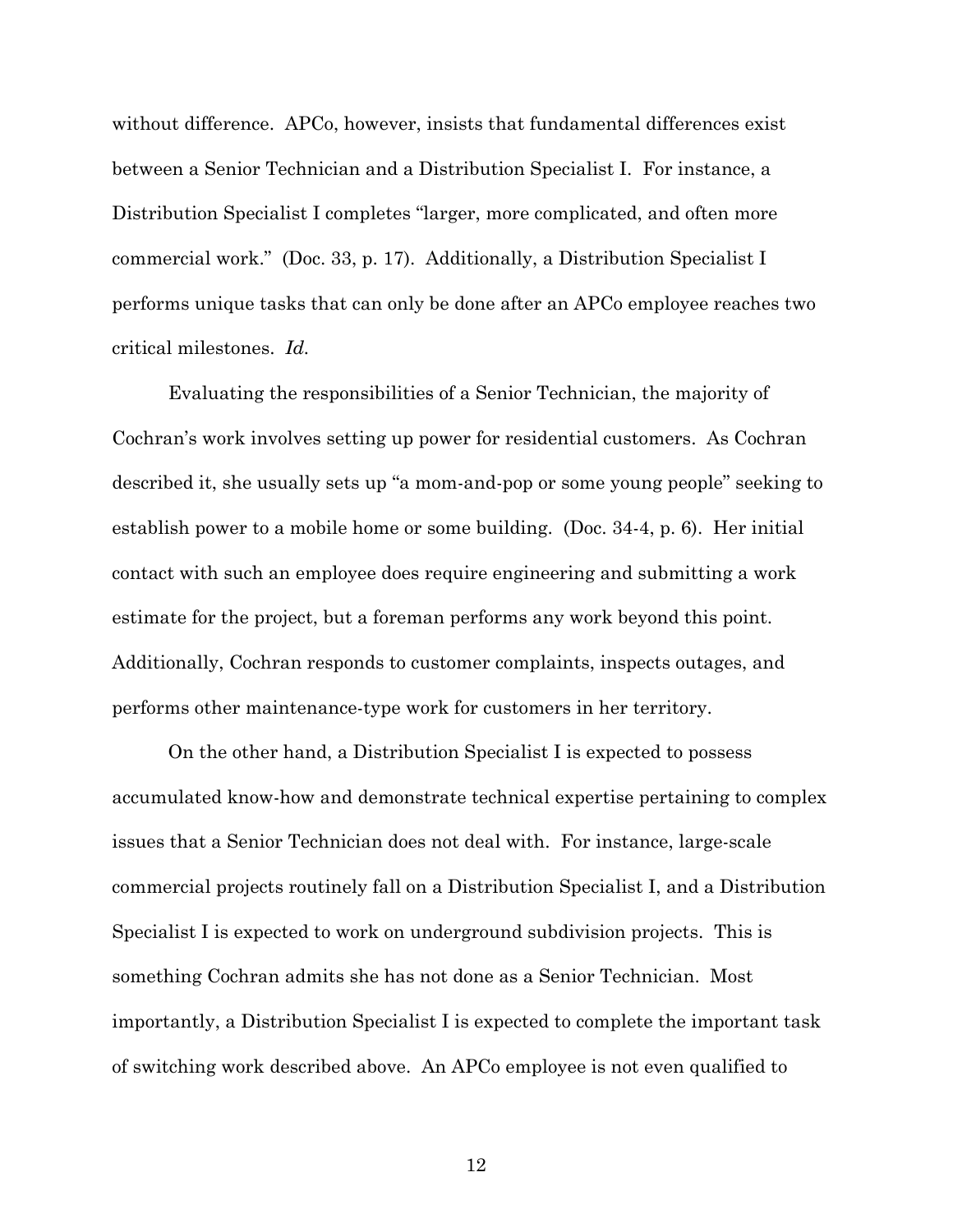provide switching orders until he or she passes the ESOP and is included on the Clearance List.

Comparing these two positions, the undisputed facts show that Cochran, although performing a somewhat simpler version of work, does not perform work substantially similar to her male comparators. The skill necessary to deal with the more complex jobs of a Distribution Specialist I and responsibility inherent in the additional qualifications is substantially different. Quiet simply, switching work is, in Cochran's own words, "life and death" work a Senior Technician does not perform. Therefore, Cochran's argument that any distinction in work is caused by the assigned territory is unpersuasive. Instead, it is the skill, effort, and responsibility of a Senior Technician that limits Cochran's work and, subsequently, her pay. *See Miranda*, 975 F.2d at 1533 (focusing on "the skills and qualifications actually needed to perform the jobs" in deciding whether a plaintiff established a prima facie EPA case). So, even if Cochran's, Costa's, and Anderson's work region were the same, there would not be a substantial similarity in their work given a Senior Technician cannot complete the work of a Distribution Specialist I.

Moreover, just because Cochran is able to point to some core functions that may overlap (engineering, designing, and maintaining electricity distribution systems), she does not necessarily establish a prima facie EPA case. Several courts have rejected arguments analogous to Cochran's "similar core functions can establish a prima facie EPA case" argument upon which she hangs her hat. *See, e.g.*, *Rollins v. Alabama Cmty. Coll. Sys.*, 814 F. Supp. 2d 1250, 1315 (M.D. Ala.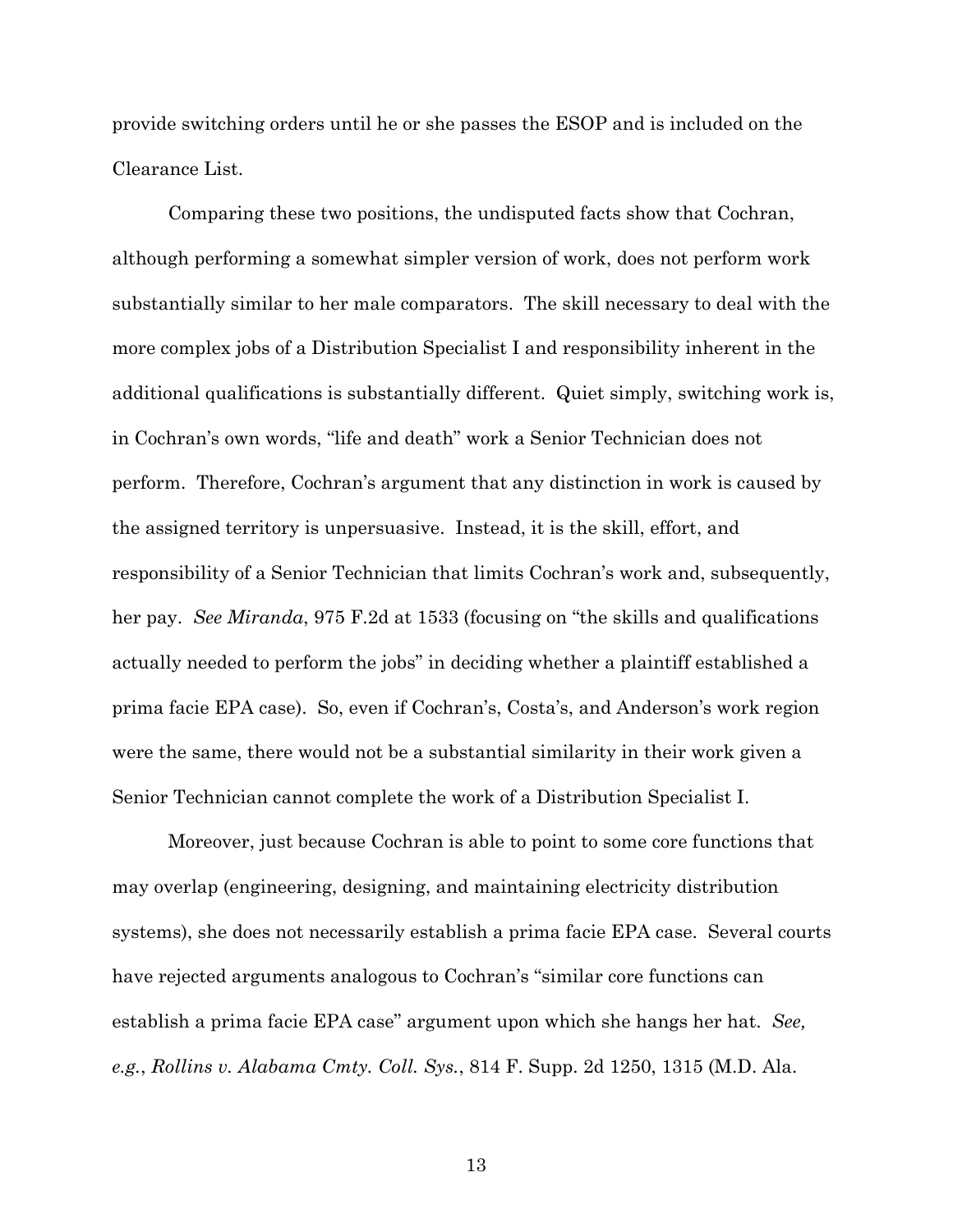2011) (holding the plaintiff did not establish a prima facie EPA case based on general similarities in positions); *Byrd v. Auburn Univ. at Montgomery*, No. 2:05-cv-835-CSC, 2007 WL 1140424, at \*9 (M.D. Ala. Apr. 17, 2007) (concluding a prima facie case must focus on the primary duties of each job and not the similarities in "core tasks" inherent in each job). The Court finds *Rollins* and *Byrd* persuasive and, like those decisions, declines to adopt Cochran's "similar core functions" argument. In short, Cochran failed to establish a prima facie EPA case because her male comparators, as Distribution Specialist I, are responsible for complex and critical electricity distribution system functions that are not part of a Senior Technician's job.

## **B. Equal Pay Act Exceptions**

But even if Cochran could establish a prima facie case, she would not survive summary judgment because APCo established that at least one of the EPA's four exceptions apply. Once a plaintiff establishes her prima facie case, "the burden shifts to the employer to prove the difference in pay is justified by one of the four exceptions" stated in the Act. *Miranda*, 975 F.2d at 1532. In this sense, the EPA "prescribes a form of strict liability: Once the disparity in pay between substantially similar jobs is demonstrated, the burden shifts to the defendant to prove that a 'factor other than sex' is responsible for the differential. If the defendant fails, the plaintiff wins. The plaintiff is not required to prove discriminatory intent on the part of the defendant." *Id.* at 1533.

APCo contends non-sex reasons justify Costa's and Anderson's greater rate of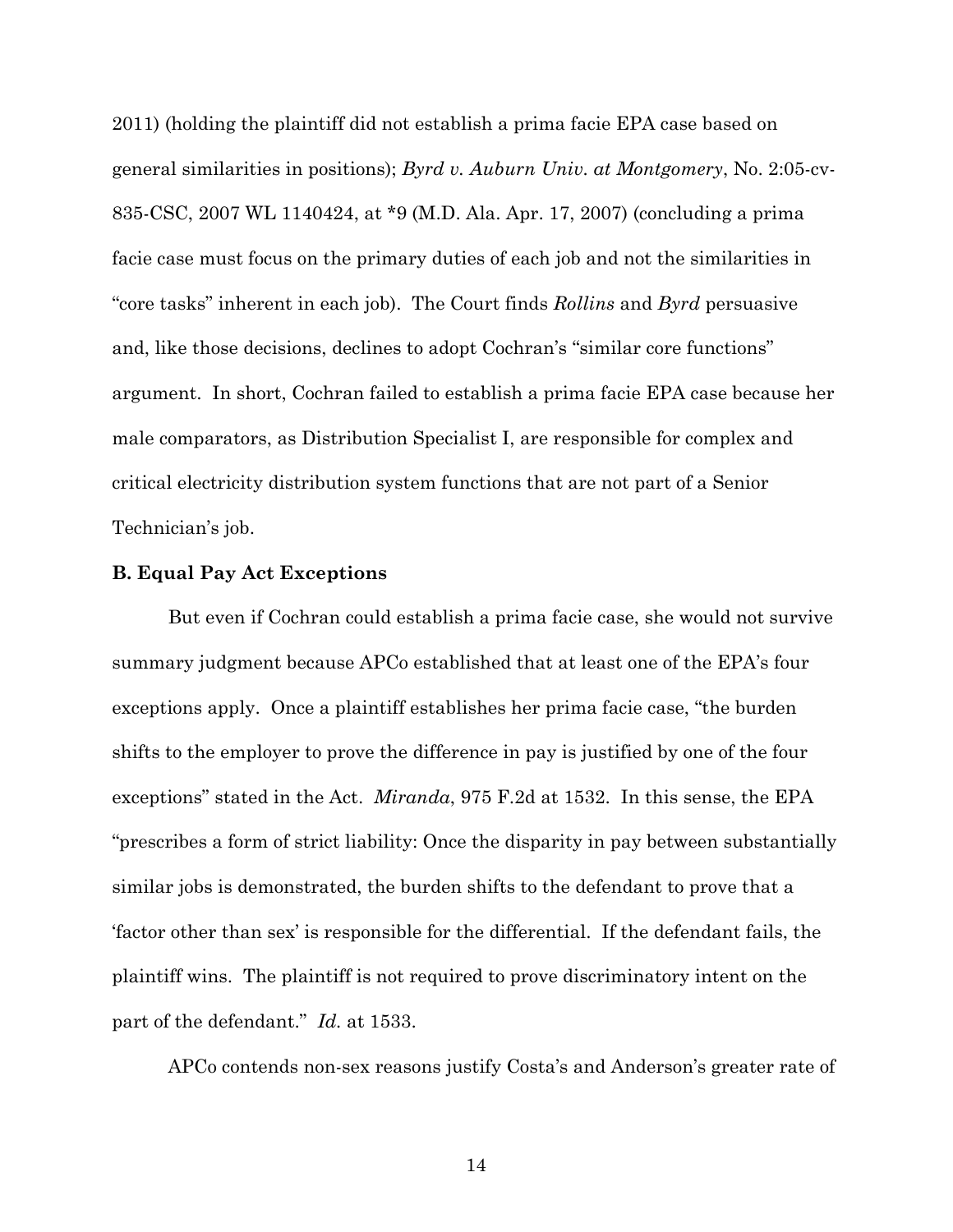pay. To begin, Cochran is not a Distribution Specialist I but Costa and Anderson are. (Doc. 33, p. 21). The "increasing steps in job positions are a legitimate business reason for the challenged pay disparity, and has nothing to do with sex." *Id.* Additionally, Costa and Anderson have field experience that increases their value to APCo. *Id.* at 22. Conversely, Cochran's office experience is not as relevant as her male comparator's field experience; she has not accomplished the training milestones of her comparators; and has a documented history of poor performance. *Id.*

Cochran does not attack these allegations. She simply circles back around to her earlier argument and doubles down on each employee engineering, designing, and maintaining electricity distribution systems for his or her respective area and that this work is substantially similar. *Id.* At best, Cochran continues, *Hall v. Siemens VDO Auto*, 481 F. App'x 499 (11th Cir. 2012), establishes that any difference in job responsibility and training is a question of fact for a jury. *Id.* The Court finds Cochran's position unavailing.

To be sure, an employer does not necessarily run afoul of the EPA by implementing a job classification system that pays distinct positions differently, as long as the distinction in positions is not based on sex. Such an understanding has been in place since the EPA was initially enacted. *See* Cong. Rec., Vol. 109, Part 7, Page 9209 (88th Congress, 1st Session) ("Seventh. Differences in pay that are based upon a bona fide job classification system will not violate this act, if not based on sex.") Therefore, APCo's greater remuneration of a Distribution Specialist I because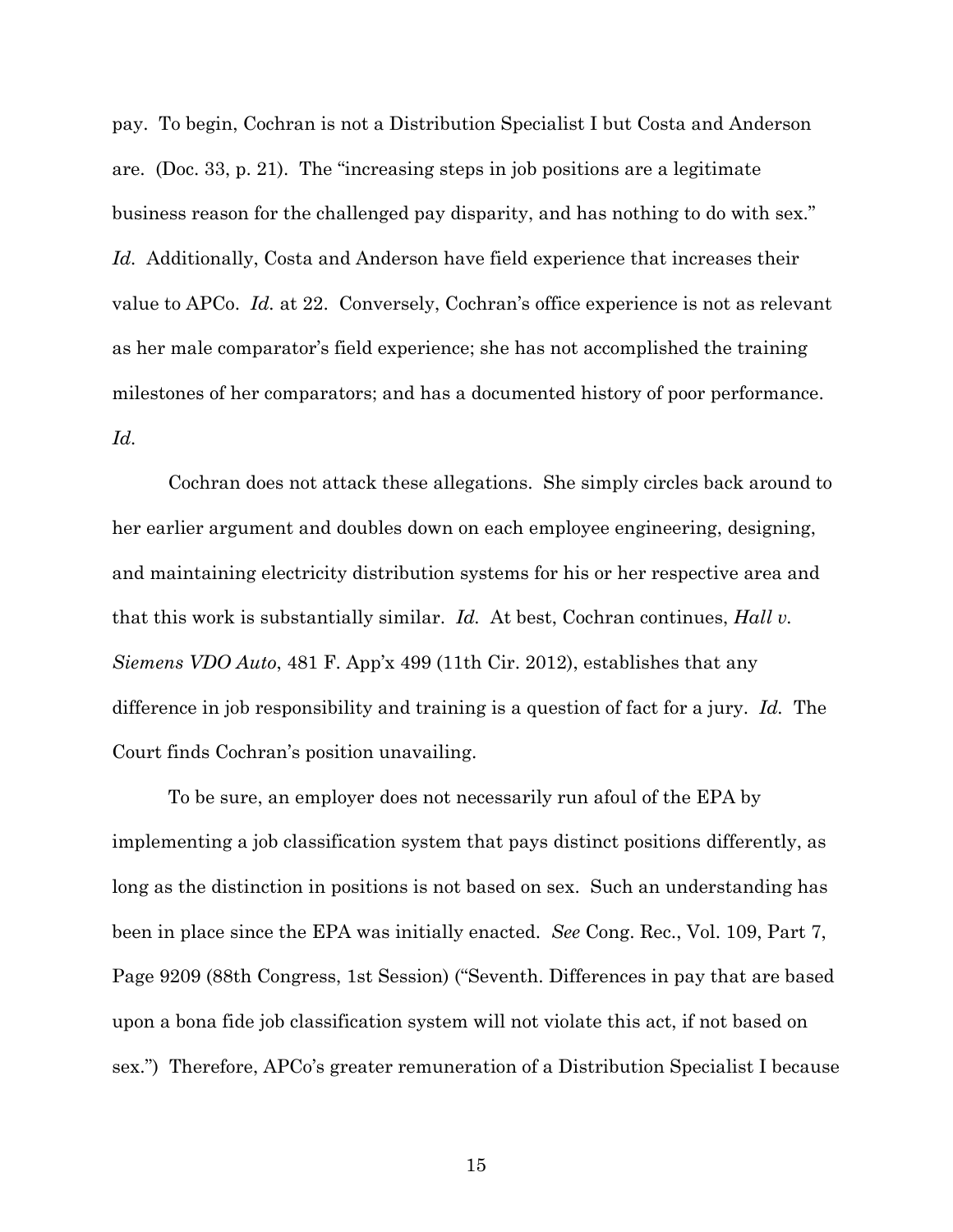it is part of a graduating job classification scheme is a reason other than sex for a pay differential. And citation to *Hall* does not repair Cochran's claim because *Hall* is materially distinguishable. In *Hall*, the plaintiff and comparators held the same position. 481 F. App'x at 500. It is undisputed that Cochran and her male comparators do not hold the same position with APCo.

Next, APCo has established that the comparators possess valuable prior field experience. Costa worked in the field as a utility man, tree trimmer, and truck driver; Anderson had nearly seven years in the field as a truck driver and lineman. Cochran concedes this experience is valuable. (Doc. 34-4, p. 17). The prior work experience of a comparator is a reason other than sex for a pay differential. *Miranda*, 975 F.2d at 1533 n.18; *see also Cazeau v. Wells Fargo Bank, N.A.*, 614 F. App'x 972, 981 (11th Cir. 2015) (affirming a district court's grant of summary judgment on an EPA claim where an employer relied on a comparator's greater experience as a non-sex factor for a pay differential).

Lastly, undisputed evidence shows Cochran has a significantly higher error rate in her work than any other employee under Supervisor Dunning's direction. Supervisor Dunning also expressed how Cochran is uncomfortable operating threephase systems, a system he said Cochran should be proficient in at this point in her career, and how Cochran has not demonstrated the know-how necessary for more complex and perilous jobs. But Supervisor Dunning did not express the same reservations about Costa and Anderson; instead, he characterized each comparator's performance as exemplary. This difference in work performance is a